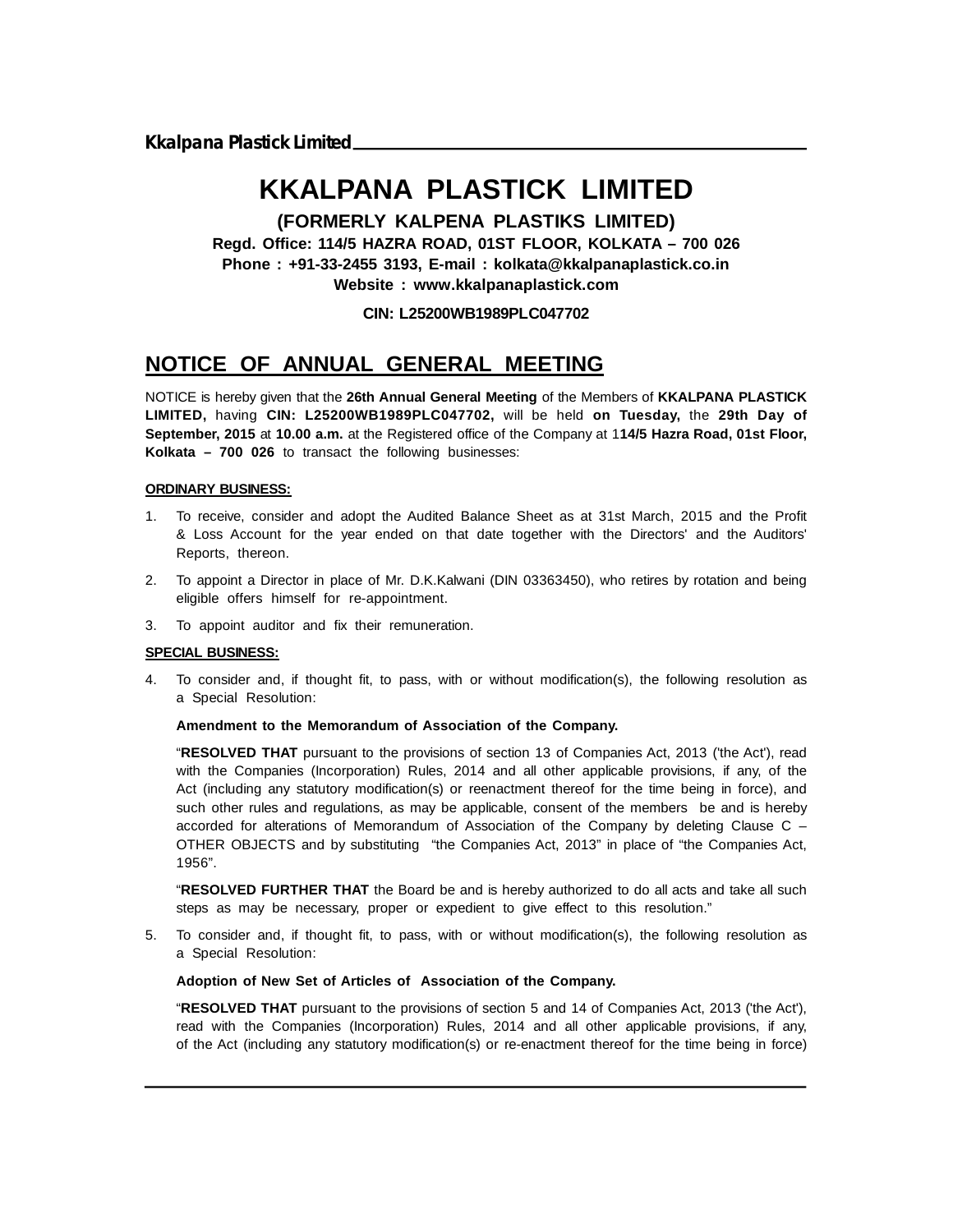, the draft regulations contained in the Articles of Association submitted to this meeting be and are hereby approved and adopted in substitution, and to entire exclusion, of the regulations contained in the existing Articles of Association of the Company".

"**RESOLVED FURTHER THAT** the Board of Directors or a Committee thereof be and is hereby authorized to do all such acts, deeds, matters and things as may be considered necessary, desirable and expedient for giving effect to this resolution and/or otherwise considered by them in the best interest of the Company."

114/5 Hazra Road, 01st Floor, Kolkata – 700 026 **J.Tiwari (DIN: 00228352)**

**Registered Office:** *By Order of the Board of Directors*

**(Chairman)**

Date: 30th May, 2015.

#### **NOTES:**

- 1. A MEMBER ENTITLED TO ATTEND AND VOTE AT THE ANNUAL GENERAL MEETING (THE "MEETING") IS ENTITLED TO APPOINT A PROXY TO ATTEND AND VOTE ON A POLL INSTEAD OF HIMSELF / HERSELF AND THE PROXY NEED NOT TO BE A MEMBER OF THE COMPANY. MEMBERS ARE REQUESTED TO NOTE THAT A PERSON CAN ACT AS A PROXY ON BEHALF OF MEMBERS NOT EXCEEDING 50 AND HOLDING IN THE AGGREGATE NOT MORE THAN 10% OF THE TOTAL SHARE CAPITAL OF THE COMPANY CARRYING VOTING RIGHTS. IN CASE A PROXY IS PROPOSED TO BE APPOINTED BY A MEMBER HOLDING MORE THAN 10% OF THE TOTAL SHARE CAPITAL OF THE COMPANY CARRYING VOTING RIGHTS, THEN SUCH PROXY SHALL NOT ACT AS A PROXY FOR ANY OTHER PERSON OR SHAREHOLDER. THE INSTRUMENT APPOINTING PROXY MUST BE DEPOSITED AT THE REGISTERED OFFICE OF THE COMPANY NOT LESS THAN 48 HOURS BEFORE THE TIME OF HOLDING THE ANNUAL GENERAL MEETING.
- 2. Corporate Members are required to send a certified copy of the Board Resolution, pursuant to Section 113 of the Companies Act, 2013, authorizing their representative to attend and vote at the AGM.
- 3. The members are requested to bring duly filled attendance slip along with their copy of Annual Report at the AGM.
- 4. The Statement, pursuant to Section 102 of the Companies Act, 2013, relating to the Special Business to be transacted at this AGM is annexed.
- 5. Register of Directors and Key Managerial Personnel of the Company and their respective shareholding maintained under Section 170 of the Companies Act, 2013 will be available for inspection by the members at the AGM.
- 6. The Register of Contracts and Arrangements in which the Directors are interested, maintained under Section 189 of the Companies Act, 2013, will be available for inspection by the members at the AGM.
- 7. In compliance with the provisions of Section 108 of the Companies Act, 2013 read with Rule 20 of the Companies (Management and Administration) Rules, 2014, substituted by the Companies (Management and Administration) Amendment Rules, 2015 and Clause 35B of the Listing Agreement,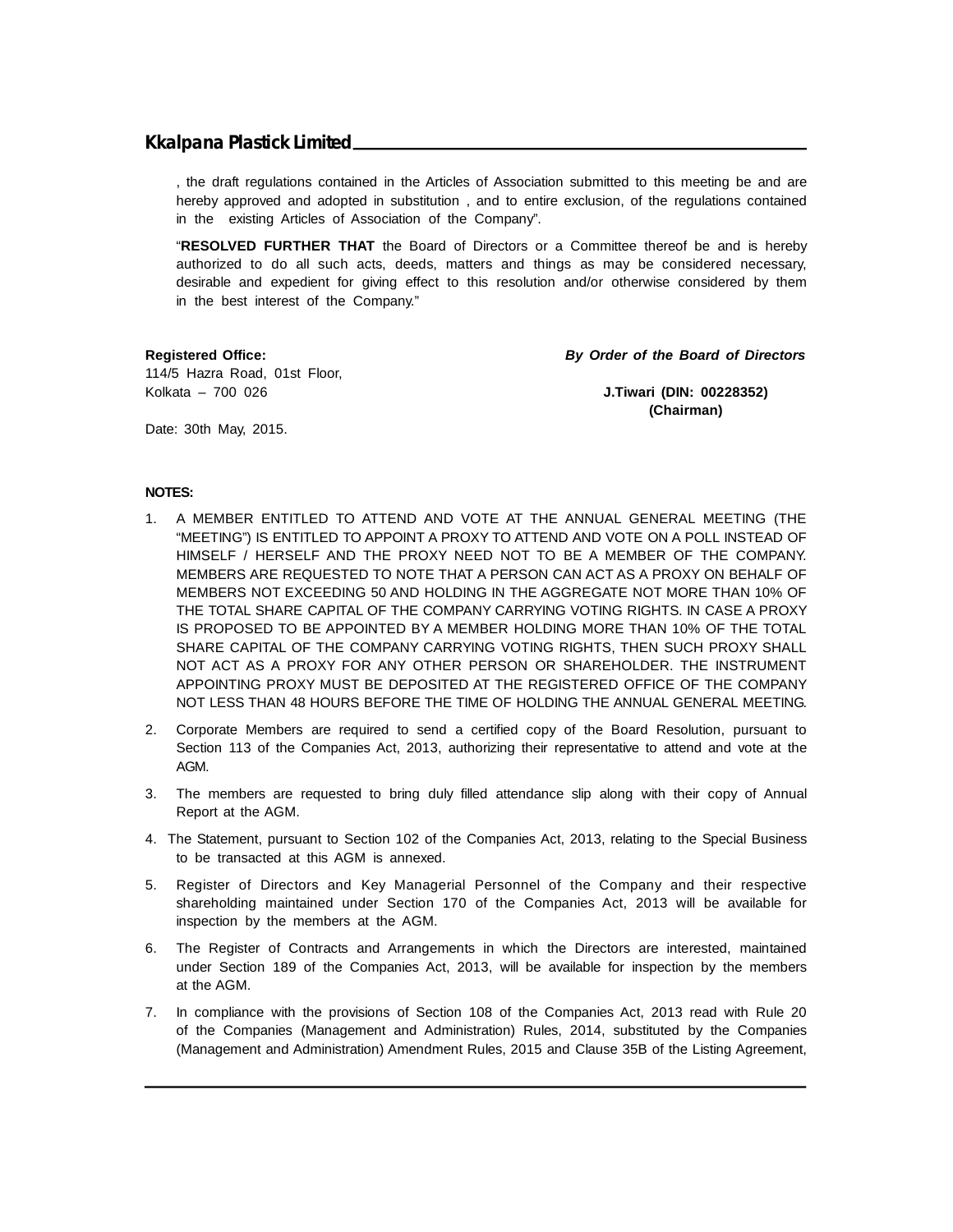the Company is pleased to provide members facility to exercise their right to vote at the 26th AGM by electronic means and all items of the business may be transacted through remote e- voting (facility to cast vote from a place other than the venue of the AGM) services provided by National Securities Depositories Limited ("NSDL").

The Company shall also arrange for the physical voting by use of ballot or polling paper at the AGM for the members who have not cast their vote through remote e-voting. The Board of Directors of the Company has appointed Mr. Ashok Kumar Daga, Practicing Company Secretary (Membership No. FCS-2699) as the Scrutinizer for this purpose.

- 8. Voting rights will be reckoned on the paid-up value of shares registered in the name of the Members as on 22nd September, 2015 (cut-off date). Only those Members whose names are recorded in the Register of Members of the Company or in the Register of Beneficial Owners maintained by the Depositories as on the cut-off date will be entitled to cast their votes by remote e-voting or ballot voting at the AGM.
- 9. The facility for Ballot Voting will be available at the AGM venue for those Members who do not cast their votes by remote e-voting prior to the AGM. Members, who cast their votes by remote e-voting prior to the AGM, may attend the meeting but will not be entitled to cast their votes once again. Instructions and other information relating to remote e-voting are given in the notice under note no.16. The Company will also send communication relating to remote e voting which inter alia would contain details about User ID and password along with a copy of this notice to the members, separately.
- 10. In accordance with the provisions of section 91 of the Companies Act, 2013, the Register of Members and the Share Transfer Books of the Company shall remain closed from Wednesday, 23rd September, 2015 to Tuesday, 29th September, 2015 (both days inclusive).
- 11. The physical copies of the Notice of 26th AGM, details and instructions for remote e-voting and the Annual Report of the Company for the year ended 31st March, 2015 will also be available at the Company's registered office for inspection during normal business hours on working days.

Copies of the above documents are being sent by electronic mode to the members whose email addresses are registered with the Company/ Depository Participants for communication purposes unless any member has requested for a hard copy of the same. For the members who have not registered their email addresses, physical copies of the aforesaid documents are being sent by the permitted mode.

- 12. Members, holding shares in physical mode are requested to notify the change in their address / mandate/ bank account to M/s. CB Management Services (P) Limited, P-22, Bondel Road, Kolkata – 700 019, the Registrar & Share Transfer Agent of the Company.
- 13. Members, holding Shares in Demat mode are requested to notify the change in their address / bank account details to their respective Depository Participant(s) (DPs).
- 14. The Securities and Exchange Board of India (SEBI) has mandated the submission of Permanent Account Number (PAN) by every participant in securities market. Members holding shares in electronic form are, therefore, requested to submit the PAN details to their Depository Participants with whom they are maintain their demat accounts. Members holding shares in physical form can submit their PAN details to the Company's Registrar and Share Transfer Agents, M/s. CB Management Services Pvt. Limited.
- 15. As per the provisions of the Companies Act, 2013 facility for making nomination is available for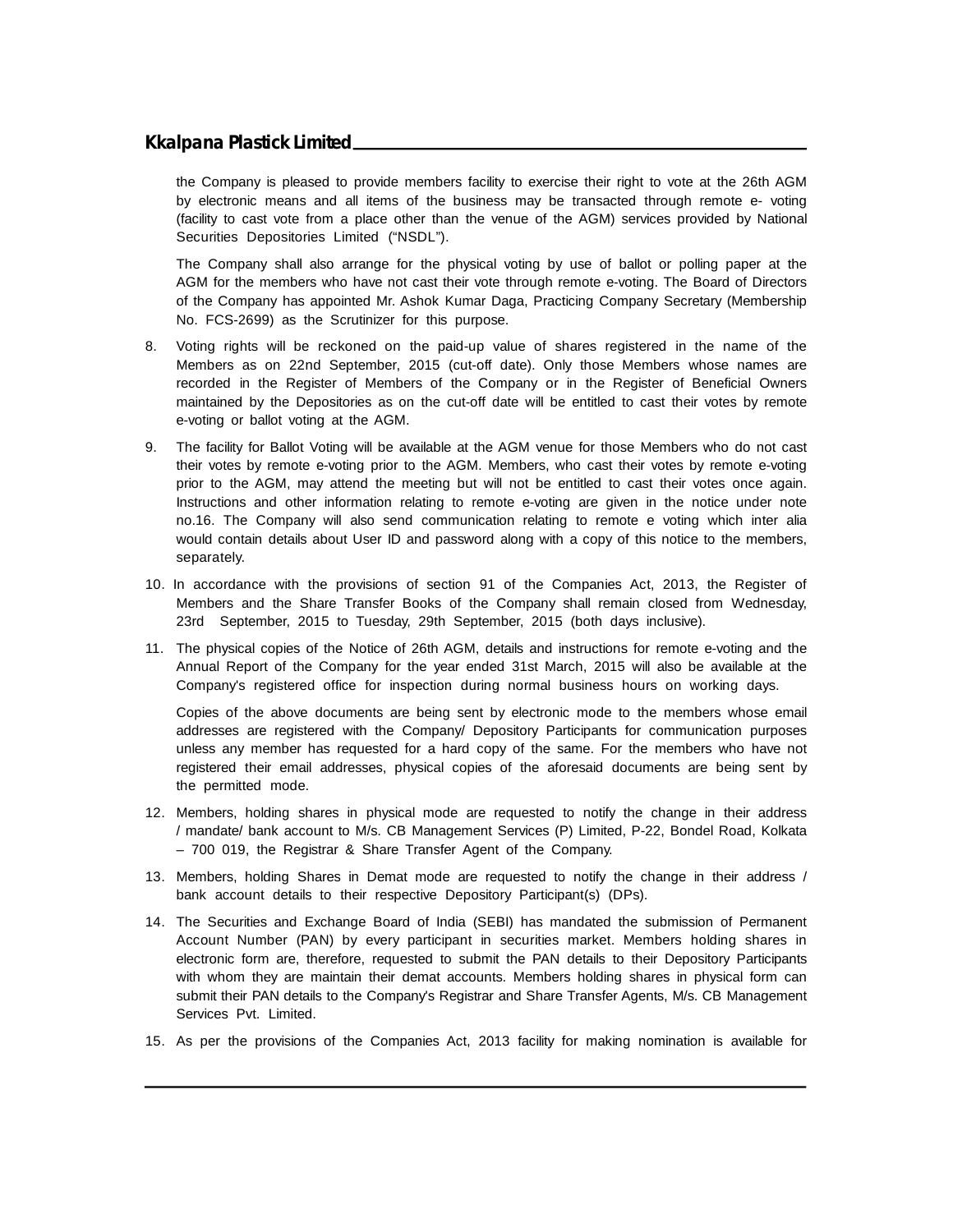the Members in respect of the shares held by them. Nomination forms can be obtained from the Company's Share Registrars and Transfer Agents by Members holding shares in physical form. Members holding shares in electronic form may obtain Nomination forms from their respective Depository Participant.

#### 16. **Process and manner for members opting for remote e-voting are as under:**

- In compliance with provisions of Section 108 of the Companies Act, 2013, Rule 20 of the Companies (Management and Administration) Rules, 2014 as amended by the Companies (Management and Administration) Amendment Rules, 2015 and Clause 35B of the Listing Agreement, the Company is pleased to provide members facility to exercise their right to vote on resolutions proposed to be considered at the Annual General Meeting (AGM) by electronic means and the business may be transacted through e-Voting Services. The facility of casting the votes by the members using an electronic voting system from a place other than venue of the AGM ("remote e-voting") will be provided by National Securities Depository Limited (NSDL).
- II. The facility for voting through ballot paper or polling paper shall be made available at the AGM and the members attending the meeting who have not cast their vote by remote e-voting shall be able to exercise their right at the meeting through ballot paper.
- III. The members who have cast their vote by remote e-voting prior to the AGM may also attend the AGM but shall not be entitled to cast their vote again.
- IV. The remote e-voting period commences on 26th September, 2015 (9:00 am) and ends on 28th September, 2015 (5:00 pm). During this period members' of the Company, holding shares either in physical form or in dematerialized form, as on the cut-off date of 22nd September, 2015, may cast their vote by remote e-voting. The remote e-voting module shall be disabled by NSDL for voting thereafter. Once the vote on a resolution is cast by the member, the member shall not be allowed to change it subsequently.
- V. The process and manner for remote e-voting are as under:
	- A. In case a Member receives an email from NSDL [for members whose email IDs are registered with the Company/Depository Participants(s)] :
		- (i) Open email and open PDF file viz; "remote e-voting.pdf" with your Client ID or Folio No. as password. The said PDF file contains your user ID and password/PIN for remote e-voting. Please note that the password is an initial password.
		- (ii) Launch internet browser by typing the following URL: https://www.evoting.nsdl.com/
		- (iii) Click on Shareholder Login
		- (iv) Put user ID and password as initial password/PIN noted in step (i) above. Click Login.
		- (v) Password change menu appears. Change the password/PIN with new password of your choice with minimum 8 digits/characters or combination thereof. Note new password. It is strongly recommended not to share your password with any other person and take utmost care to keep your password confidential.
		- (vi) Home page of remote e-voting opens. Click on remote e-voting: Active Voting Cycles.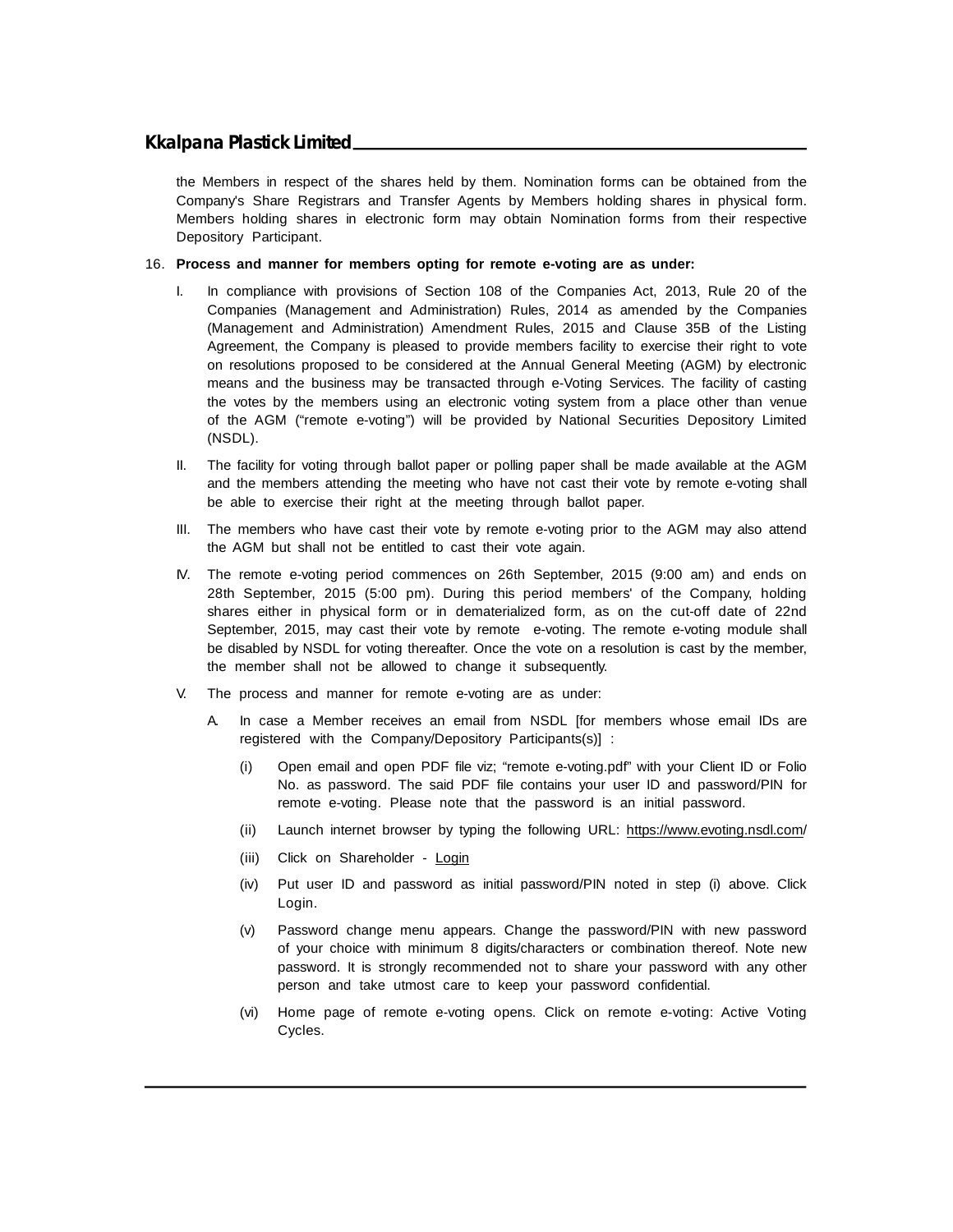- (vii) Select "EVEN" of "Kkalpana Plastick Limited".
- (viii) Now you are ready for remote e-voting as Cast Vote page opens.
- (ix) Cast your vote by selecting appropriate option and click on "Submit" and also "Confirm" when prompted.
- (x) Upon confirmation, the message "Vote cast successfully" will be displayed.
- (xi) Once you have voted on the resolution, you will not be allowed to modify your vote.
- (xii) Institutional shareholders (i.e. other than individuals, HUF, NRI etc.) are required to send scanned copy (PDF/JPG Format) of the relevant Board Resolution/ Authority letter etc. together with attested specimen signature of the duly authorized signatory(ies) who are authorized to vote, to the Scrutinizer through e-mail to daga.ashok@gmail.com with a copy marked to evoting@nsdl.co.in
- B. In case a Member receives physical copy of the Notice of AGM [for members whose email IDs are not registered with the Company/Depository Participant(s) or requesting physical copy] :
	- (i) Initial password is provided as below/at the bottom of the Attendance Slip for the AGM :

#### **EVEN (Remote e-voting Event Number) USER ID PASSWORD/PIN**

- (ii) Please follow all steps from Sl. No. (ii) to Sl. No. (xii) above, to cast vote.
- VI. In case of any queries, you may refer the Frequently Asked Questions (FAQs) for Members and remote e-voting user manual for Members available at the downloads section of www.evoting.nsdl.com or call on toll free no.: 1800-222-990.
- VII. If you are already registered with NSDL for remote e-voting then you can use your existing user ID and password/PIN for casting your vote.
- VIII. You can also update your mobile number and e-mail id in the user profile details of the folio which may be used for sending future communication(s).
- IX. The voting rights of members shall be in proportion to their shares of the paid up equity share capital of the Company as on the cut-off date of 22nd September, 2015.
- X. Any person, who acquires shares of the Company and become member of the Company after dispatch of the notice and holding shares as of the cut-off date i.e. 22nd September, 2015, may obtain the login ID and password by sending a request at evoting@nsdl.co.in or RTA.

However, if you are already registered with NSDL for remote e-voting then you can use your existing user ID and password for casting your vote. If you forgot your password, you can reset your password by using "Forgot User Details/Password" option available on www.evoting.nsdl.com or contact NSDL at the following toll free no.: 1800-222-990.

- XI. A member may participate in the AGM even after exercising his right to vote through remote e-voting but shall not be allowed to vote again at the AGM.
- XII. A person, whose name is recorded in the register of members or in the register of beneficial owners maintained by the depositories as on the cut-off date only shall be entitled to avail the facility of remote e-voting as well as voting at the AGM through ballot paper.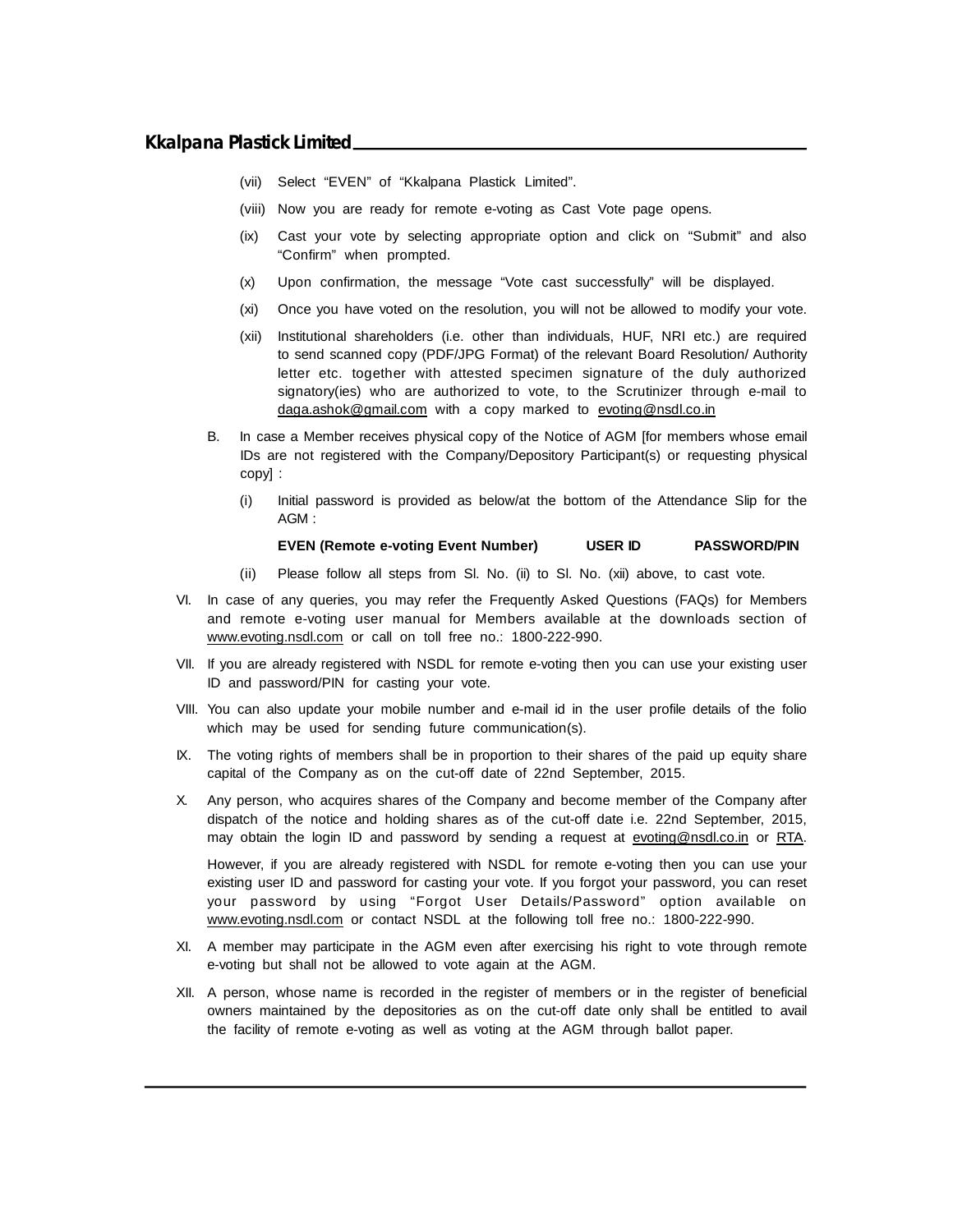- XIII. Mr. Ashok Kumar Daga, Practicing Company Secretary (Membership No. FCS-2699) has been appointed for as the Scrutinizer for providing facility to the members of the Company to scrutinize the voting and remote e-voting process in a fair and transparent manner.
- XIV. The Chairman shall, at the AGM, at the end of discussion on the resolutions on which voting is to be held, allow voting with the assistance of scrutinizer, by use of "Ballot Paper" or "Polling Paper" for all those members who are present at the AGM but have not cast their votes by availing the remote e-voting facility.
- XV. The Scrutinizer shall after the conclusion of voting at the general meeting, will first count the votes cast at the meeting and thereafter unblock the votes cast through remote e-voting in the presence of at least two witnesses not in the employment of the Company and shall make, not later than three days of the conclusion of the AGM, a consolidated scrutinizer's report of the total votes cast in favour or against, if any, to the Chairman or a person authorized by him in writing, who shall countersign the same and declare the result of the voting forthwith.
- XVI. The Results declared alongwith the report of the Scrutinizer shall be placed on the website of NSDL immediately after the declaration of result by the Chairman or a person authorized by him in writing. The results shall also be immediately forwarded to concerned stock exchanges where the company's shares are listed.
- 17. The Resolutions shall be deemed to be passed on the date of Annual General Meeting, subject to receipt of sufficient votes.
- 18. Relevant documents referred to in the accompanying notice are open for inspection by the members at the Registered Office of the Company on all working days, except Saturdays, between 11.00 a.m. and 01.00 p.m. up to the date of Meeting.
- 19. Brief resume of Directors seeking appointment / re appointment including nature of their expertise in specific functional areas and names of companies in which they hold directorship and membership / chairmanship of Board Committees, as stipulated under clause 49 of the Listing Agreement with the Stock Exchanges, are provided in the notice.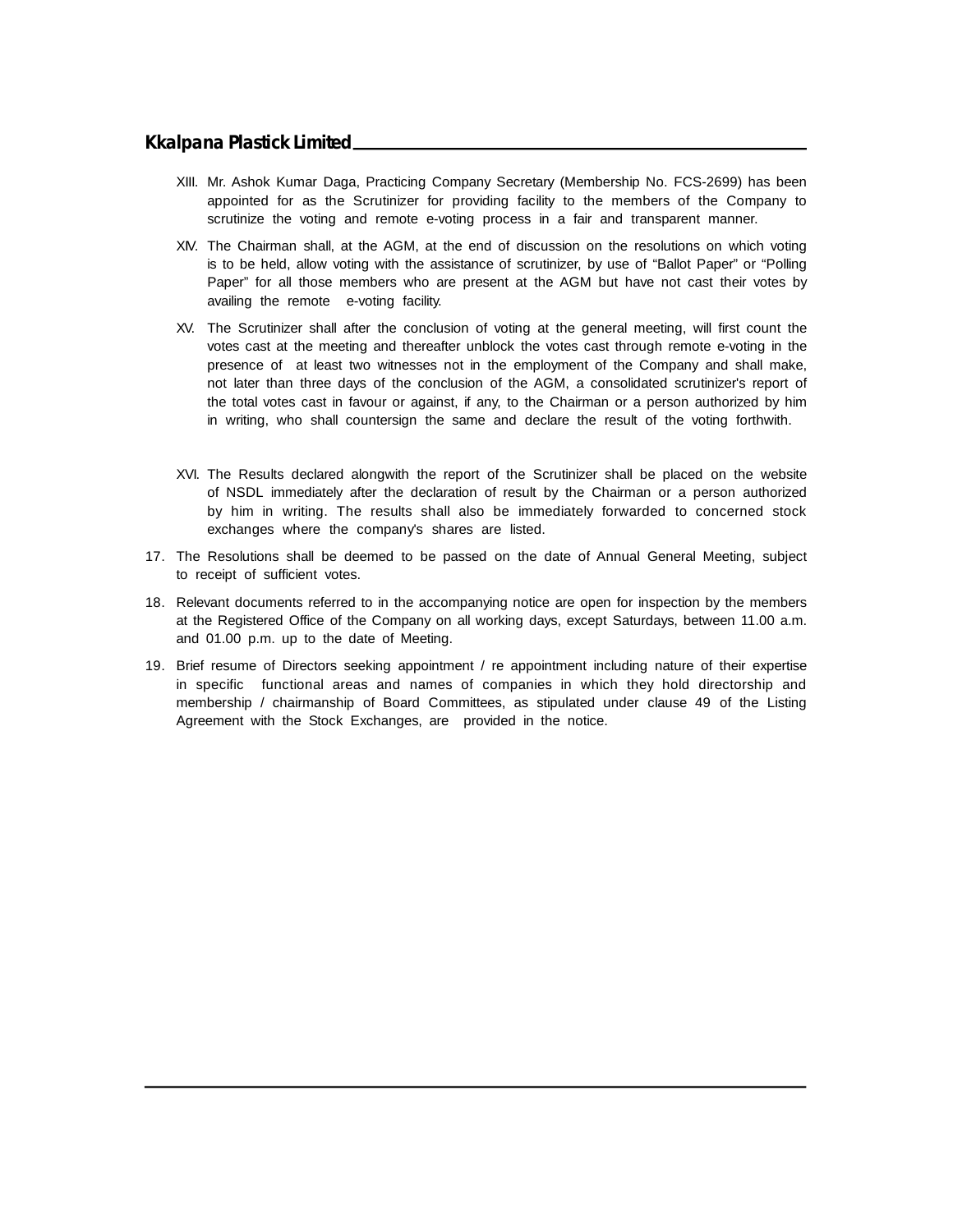# **STATEMENT PURSUANT TO SECTION 102 (1) OF THE COMPANIES ACT, 2013**

#### **ITEM NO. 04.**

As per the provisions of section 4 of the Companies Act, 2013, read with the Companies (Incorporation) Rules, 2014, the Memorandum of Association of the Company will no longer carry other objects Clause. However, the existing Memorandum of Association of the Company carries other objects Clause. In order to comply with section 4 of the Act, it is proposed to alter Memorandum of Association of the Company by deleting Clause C – OTHER OBJECTS and accordingly Memorandum of Association will no longer carry other objects. Again, the Companies Act, 1956 whereever it exists be substituted by the Companies Act, 2013.

The Board recommends the Special Resolution set out at Item No. 04 of the Notice for approval by the shareholders.

None of the Directors and Key Managerial Personnel of the Company, and their relatives are, in any way, concerned or interested, financial or otherwise in the aforesaid resolution except to the extent of their shareholdings in the Company. The Proposed Special Business does not relate to or affects any other company (financial or otherwise).

#### **ITEM NO. 05.**

The existing Articles of Association are in line with the erstwhile Companies Act 1956, which are thus no longer in full conformity with the Companies Act, 2013 ('New Act'). The New Act is now largely in force and substantive sections of the Act which deal with the general working of companies stand notified. With the coming into force of the Act several articles of the existing Articles of Association of the Company require alteration / deletions. Given this position, it is considered expedient to wholly replace the existing Articles of Association by a new set of Articles.

It is thus expedient to adopt new set of Articles of Association (primarily based on Table F set out under the Companies Act, 2013), in place of existing Articles of Association of the Company instead of amending the Articles of Association by alteration/incorporation of provisions of the Companies Act, 2013.

None of the Directors / Key Managerial Personnel of the Company / their relatives are, in any way, concerned or interested, financially or otherwise, in the Special Resolution set out at Item No. 05 of the Notice.

The Board recommends the Special Resolution set out at Item No. 05 of the Notice for approval by the shareholders.

114/5 Hazra Road, 01<sup>st</sup> Floor, Kolkata–700026 **J.Tiwari (DIN: 00228352)**

**Registered Office: By Order of the Board of Directors**

**(Chairman)**

**Date : 30.05.2015 Place : Kolkata**